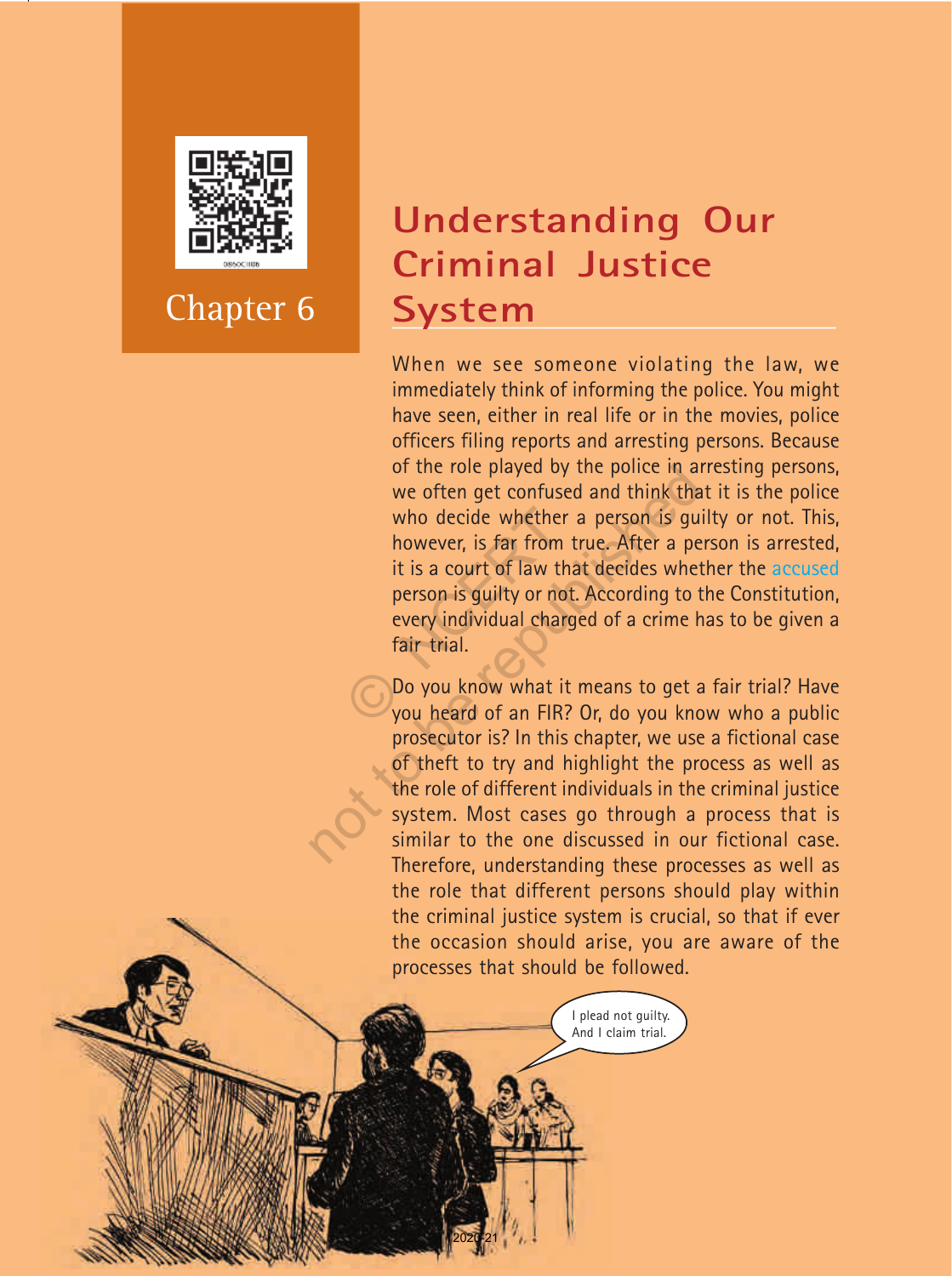#### 18.7.06





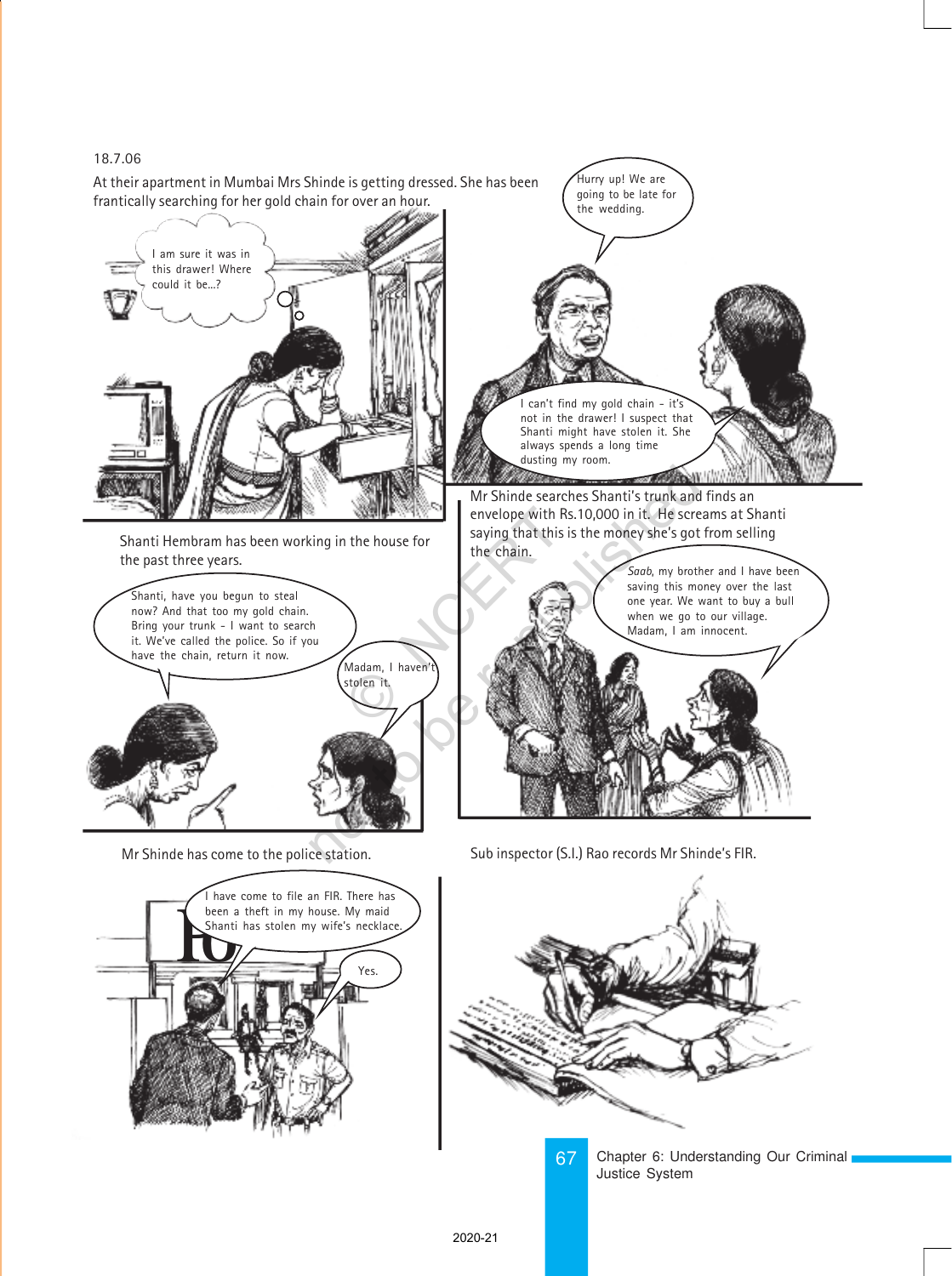

S.I. Rao forcibly keeps Sushil in the police station for two days. Sushil is abused and beaten by S.I. Rao and other police constables. They try and make him confess that he and his sister Shanti head a gang of domestic servants that have stolen jewellery from other homes. There have been other complaints of theft of jewellery from Shinde's neighbourhood. As Sushil keeps repeating that he is an innocent factory worker, the police let him go after two days.

#### 23.8.06

Although the court granted bail to Shanti after a month, she was unable to get anyone to stand surety for her for Rs 20,000. She, therefore, continued to be in jail. She is very traumatised. She is worried about what will happen during the trial.



#### 14.9.06

The police files a chargesheet in the Magistrate's Court. The court gives a copy of the chargesheet including statements of witnesses to Shanti. Shanti tells the court that she has no lawyer to defend her against this false case of theft.

The Magistrate appoints Advocate Kamla Roy as Shanti's defence lawyer at the government's expense.

**According to Article 22 of the Constitution, every person has a Fundamental Right to be defended by a lawyer. Article 39A of the Constitution places a duty upon the State to provide a lawyer to any citizen who is unable to engage one due to poverty or other disability.**

Social and Political Life 68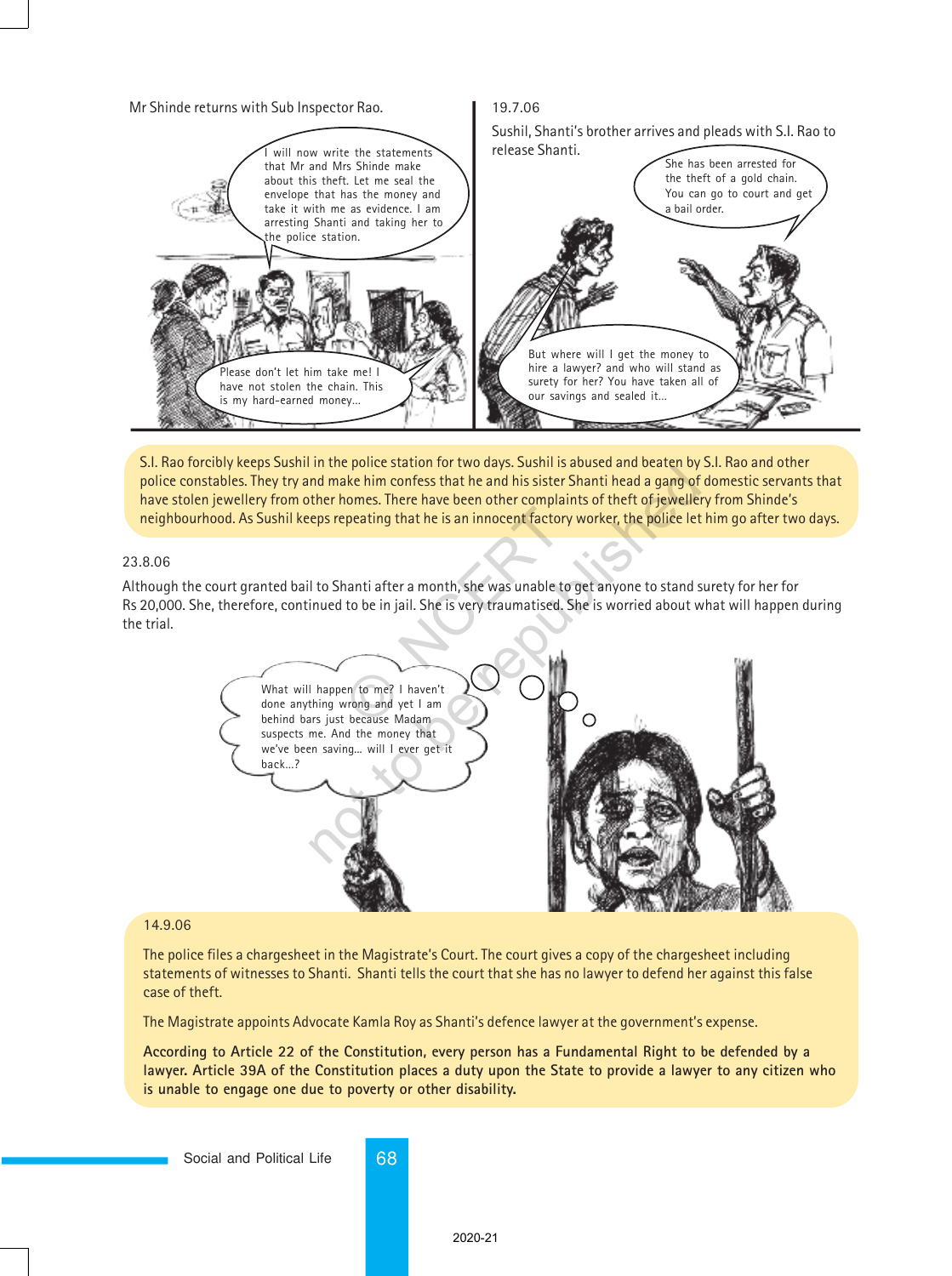Advocate Kamla Roy meets Shanti in the court



#### 11.12.06

The court frames a charge of theft of Mrs Shinde's gold chain and possession of money Rs 10,000 got from selling stolen property against Shanti.



The trial before the Magistrate begins…

#### 8.3.07

The Public Prosecutor appears in the case on behalf of the State. He presents Mrs and Mr Shinde as a key witnesses. Case on behalf of the State. He present:<br>
Mrs Shinde,<br>
Pe gold chain<br>
Parati s<br>
Control of the State of Sharti s<br>
(Sharti s<br>
front of to find I<br>
my gold

So tell me, Mrs Shinde, how did the gold chain

Next, Advocate Roy cross-examines the prosecution witness Mrs Shinde.

So, what you are basically saying is that you did not see Shanti steal the chain. Nor did you recover the chain on Shanti. Also, in the three years that she has worked for you, nothing has been stolen from the house. You were also regularly paying her Rs 1,000 as salary each month.

go missing?<br>go missing? Shanti stole it. No other outsider except Shanti goes into my room. Mr Shinde searched her trunk in front of me and we were shocked to find Rs 10,000 in an envelope. Shanti got this money from selling my gold chain. She is a thief. in the case on behalf of the State. He presents Mrs<br>
ses.<br>
ell me, Mrs Shinde,<br>
did the gold chain<br>
alisting?<br>
Shanti stole it. No other outside<br>
except Shanti goes into my roor<br>
from the searched her trunk in<br>
for Shanti

#### 20.4.07

Advocate Roy examines Sushil and his employer as defence witnesses. Through their testimonies, she is able to show that the Rs 10,000 found in Shanti's trunk could well be the earnings of Sushil and Shanti.

69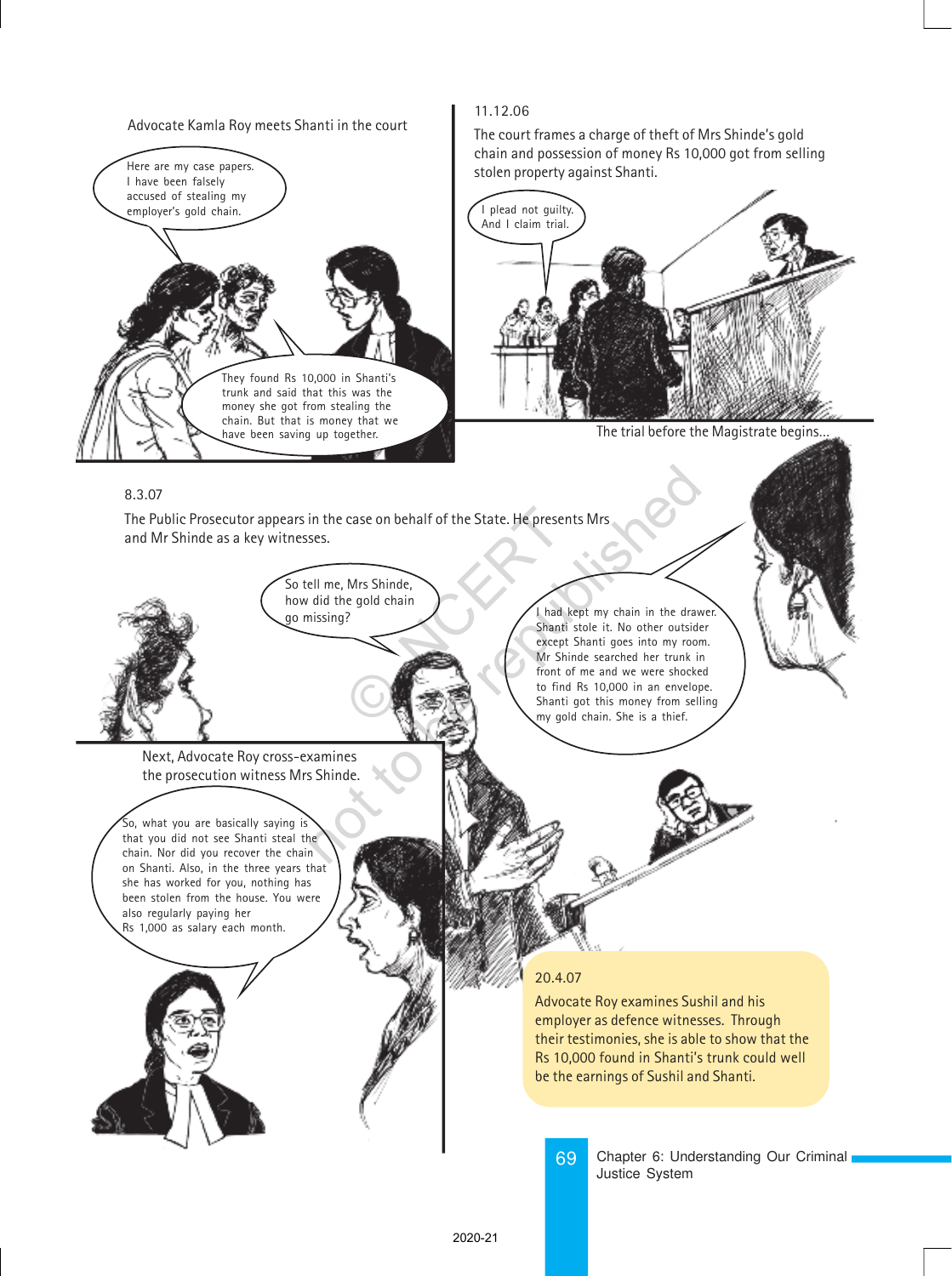#### 14.5.07

As the trial is nearing completion, Sushil learns that Inspector Sharma has busted a gang of young men who have been stealing jewellery from the Shinde's neighbourhood. Some of Mrs Shinde's son's friends are part of this gang. Mrs Shinde's chain has been found on them. Sushil tells Advocate Roy about this. Advocate Roy now calls Inspector Sharma as a defence witness.



#### 15.7.07

The judge hears the testimony of all the witnesses. After the testimony of Inspector Sharma, Advocate Roy argues before the judge that it has now been established that



From the above incident, you can see that the four key players in the criminal justice system are the police, the Public Prosecutor, the defence lawyer and the judge. You have seen the roles each of them played in the above case. Now let us try and understand their roles more generally.

## **What is the Role of the Police in Investigating a Crime?**

One important function of the police is to investigate any complaint about the commission of a crime. An investigation includes recording statements of witnesses and collecting different kinds of evidence. On the basis of the investigation, the police are required to form an opinion. If the police think that the evidence points to the guilt of the accused person, then they file a chargesheet in the court. As stated at the beginning of this chapter, it is not the job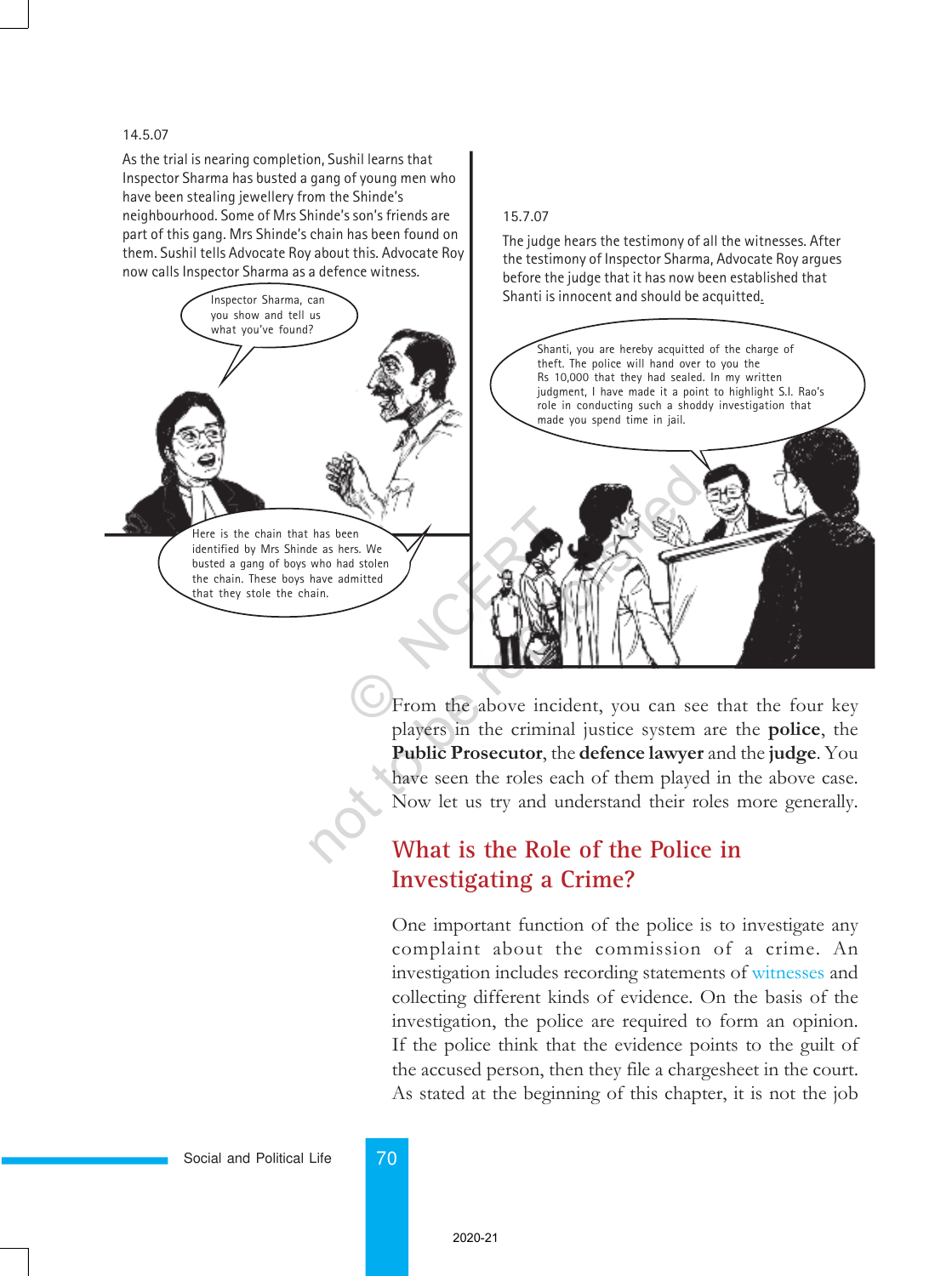of the police to decide whether a person is guilty or innocent, that is for the judge to decide.

You read in Unit 2 about the rule of law, which means that everyone is subject to the law of the land. This includes the police. Therefore, police investigations always have to be conducted in accordance with law and with full respect for human rights. The Supreme Court has laid down guidelines that the police must follow at the time of arrest, detention and interrogation. The police are not allowed to torture or beat or shoot anyone during investigation. They cannot inflict any form of punishment on a person even for petty offences.

Article 22 of the Constitution and criminal law guarantee to every arrested person the following Fundamental Rights:

- The Right to be informed at the time of arrest of the offence for which the person is being arrested.
- The Right to be presented before a magistrate within 24 hours of arrest. the time of arrest of<br>son is being arrested.<br>efore a magistrate within 24<br>ed or tortured during arrest<br>custody cannot be used as
- The Right not to be ill treated or tortured during arrest or in custody.
- Confessions made in police custody cannot be used as evidence against the accused.
- A boy under 15 years of age and women cannot be called to the police station only for questioning.



**Why do you think there is a rule that confessions made during police custody cannot be used as evidence against the accused?**

The Supreme Court of India has laid down specific requirements and procedures that the police and other agencies have to follow for the arrest, detention and interrogation of any person. These are known as the D.K. Basu Guidelines and some of these include: Following Fundamental Rights:<br>
a the time of arrest of<br>
the republic person is being arrested.<br>
The republic of the time of a magistrate within 24<br>
a the time of a magistrate within 24<br>
a the time of a magistrate within 24

- The police officials who carry out the arrest or interrogation should wear clear, accurate and visible identification and name tags with their designations;
- A memo of arrest should be prepared at the time of arrest and should include the time and date of arrest. It should also be attested by at least one witness who could include a family member of the person arrested. The arrest memo should be counter-signed by the person arrested.
- The person arrested, detained or being interrogated has a right to inform a relative, friend or wellwisher.
- When a friend or relative lives outside the district, the time, place of arrest and venue of custody must be notified by police within 8 to 12 hours after arrest.

Chapter 6: Understanding Our Criminal Justice System

71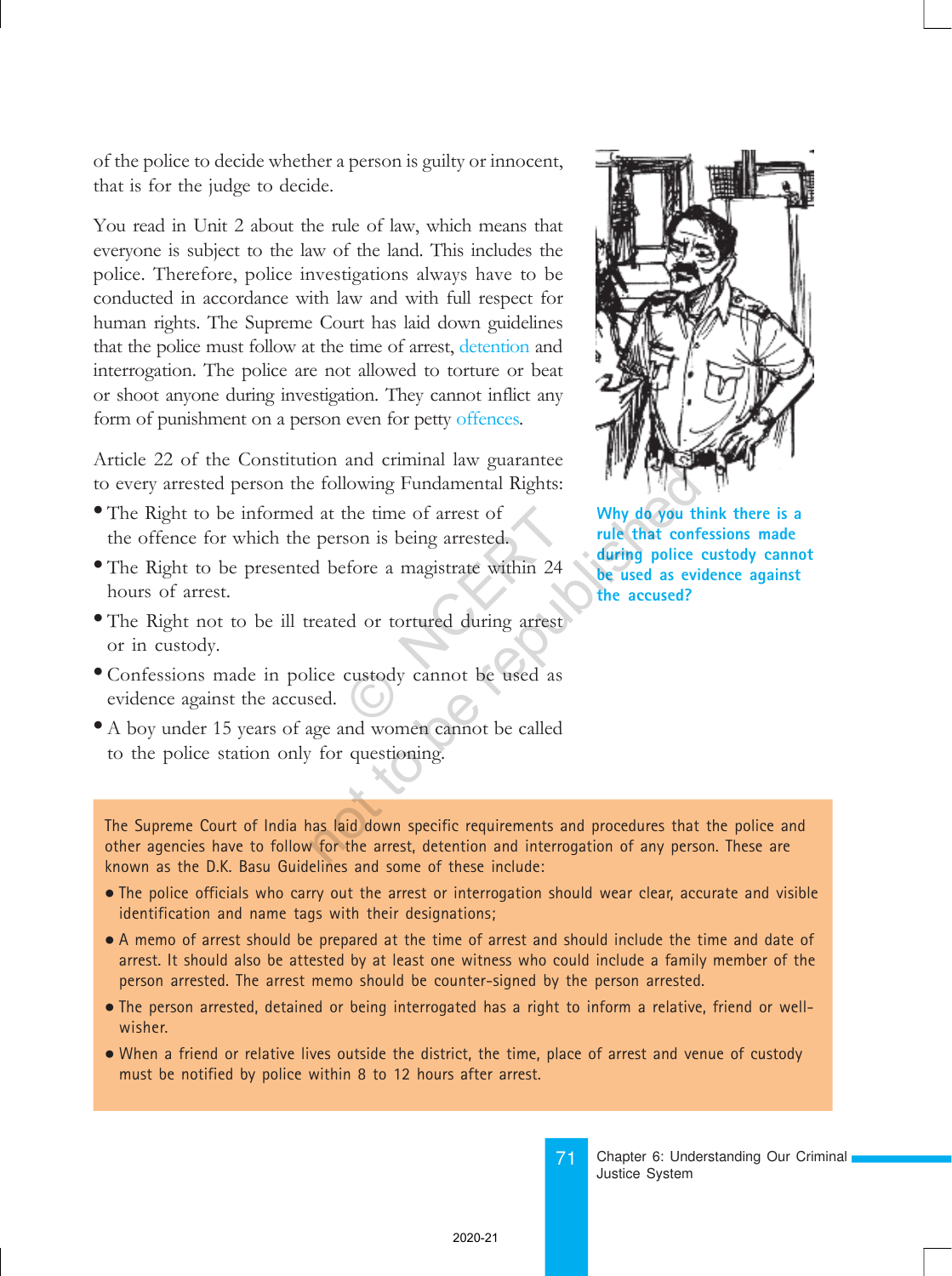- 1. Now let us return to the story of Shanti and answer the following questions:
	- a) When Shanti was arrested for theft, S.I. Rao also kept her brother Sushil in the police lock up for two days. Was it legal for the police to detain him? Does it violate the D.K. Basu guidelines?
	- Was it itself for the<br>lines?<br>a case against her?<br>t else do you think 9<br>rent scenario. Shant b) Did S.I. Rao do enough to question witnesses and compile evidence before arresting Shanti and filing a case against her? In keeping with the duties of the police as stated above, what else do you think S.I. Rao could have done as part of his investigation?

2. Now let us take a slightly different scenario. Shanti and her brother Sushil go to the police station to complain that Mr Shinde's 20-year old son had stolen Rs 15,000 that they had been saving up. Do you think that the officer in charge of the Police Station will promptly lodge an FIR? List a few factors that in your opinion may influence the decision of the police to register or not register an FIR.



#### **First Information Report (FIR):**

It is with the registration of an FIR that the police can begin their investigations into a crime. The law states that it is compulsory for an officer in charge of a police station to register an FIR whenever a person gives information about a cognizable offence. This information can be given to the police either orally or in writing. The FIR usually mentions the date, time and place of the offence, details the basic facts of the offence, including a description of the events. If known, the identity of the accused persons and witnesses is also mentioned. The FIR also states the name and address of the complainant. There is a prescribed form in which the police registers an FIR and it is signed by the complainant. The complainant also has a legal right to get a free copy of the FIR from the police.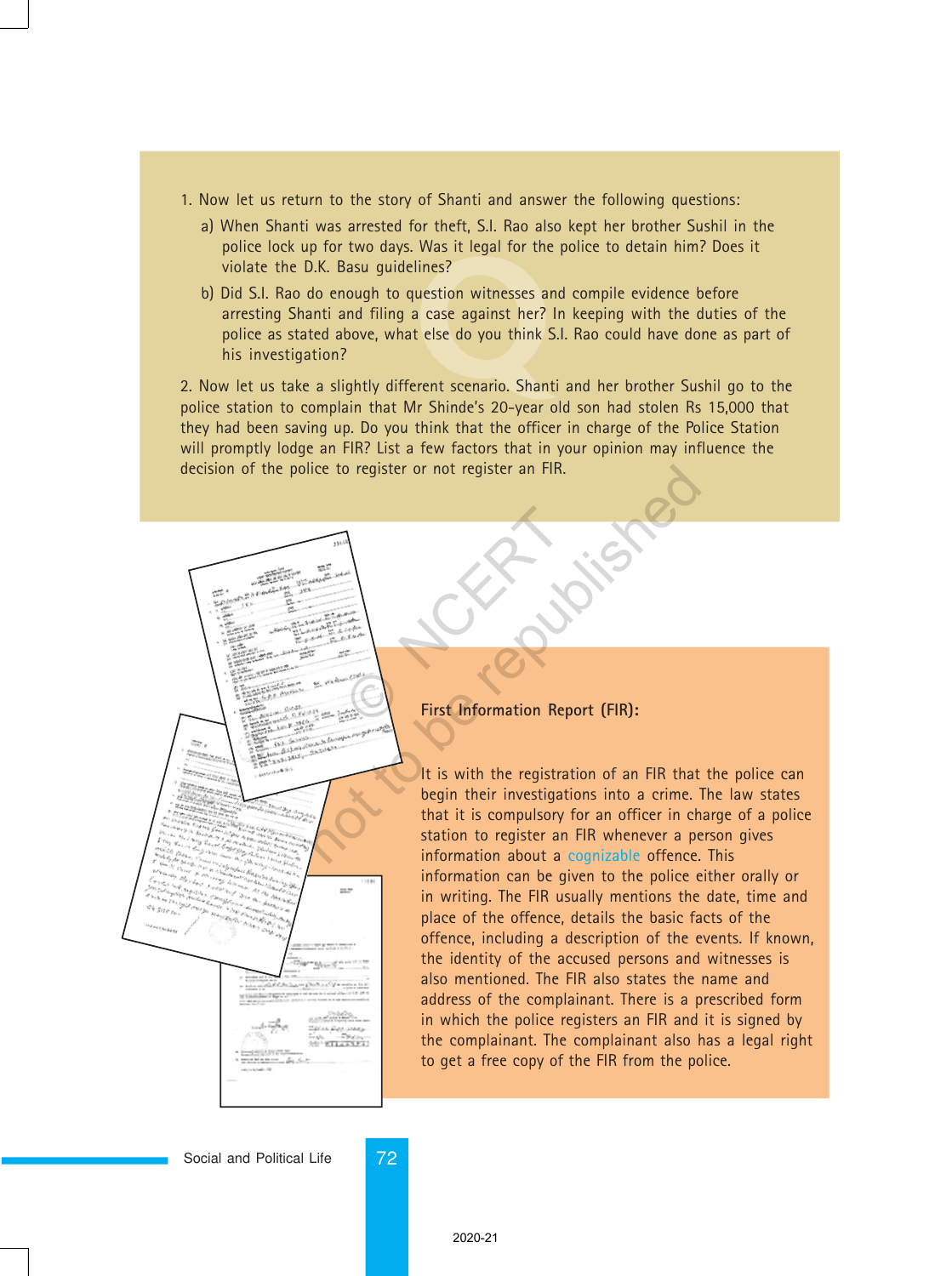### **What is the Role of the Public Prosecutor?**

A criminal offence is regarded as a public wrong. What is meant by this is that it is considered to have been committed not only against the affected victims but against society as a whole. Do you remember the case of the dowry death of Sudha that we read about in the previous chapter? The case against the accused Laxman and his family was presented by the State. That is why the case was called State (Delhi Administration) vs Laxman Kumar and Others. Similarly the above case can be called 'State vs Shanti Hembram' and not Mrs Shinde vs Shanti Hembram.

In court, it is the Public Prosecutor who represents the interests of the State. The role of the Prosecutor begins once the police has conducted the investigation and filed the chargesheet in the court. He/she has no role to play in the investigation. The Prosecutor must conduct the prosecution on behalf of the State. As an officer of the court, it is his/ her duty to act impartially and present the full and material facts, witnesses and evidence before the court to enable the court to decide the case. investigation and filed the<br>ne has no role to play in the<br>ust conduct the prosecution<br>fficer of the court, it is his/<br>present the full and material<br>fore the court to enable the<br>**Integration** Prosecutor who represents the<br>
le of the Prosecutor begins once<br>
the investigation and filed the<br>
e/she has no role to play in the<br>
or must conduct the prosecution<br>
an officer of the court, it is his/<br>
and present the ful

## **What is the Role of the Judge?**

The judge is like an umpire in a game and conducts the trial impartially and in an open court. The judge hears all the witnesses and any other evidence presented by the prosecution and the defence. The judge decides whether the accused person is guilty or innocent on the basis of the evidence presented and in accordance with the law. If the accused is convicted, then the judge pronounces the sentence. He may send the person to jail or impose a fine or both, depending on what the law prescribes.

### **What is a Fair Trial?**

Let us for a moment imagine what might have happened if the judge decided to try Shanti's case very differently. What if the court did not give a copy of the chargesheet and



**What did the judge say in Shanti's case after hearing the testimony of all the witnesses?**

73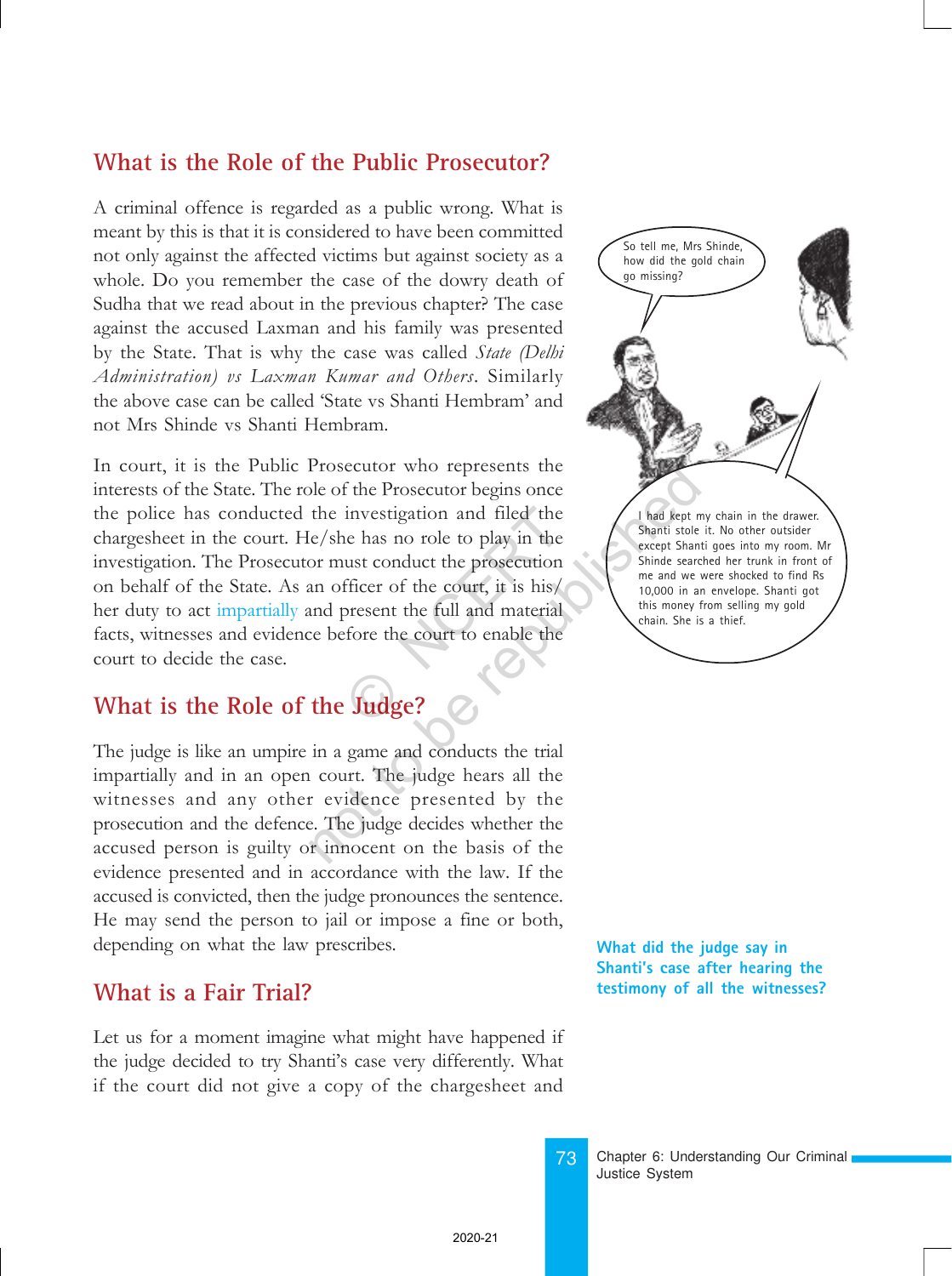Here are my case papers. I have been falsely accused of stealing my employer's gold chain.



stealing the chain. But that is money that we have been saving up together.

So what you are basically saying is that you did not see Shanti steal the chain. Nor did you recover the chain on Shanti. Also, in the three years that she has worked for you, nothing has been stolen from the house. You were also regularly paying her Rs 1,000 as salary each month.

statements of witnesses to Shanti? What if he held the trial in a secret location where neither Shanti nor Sushil were present? What if he did not give Shanti's lawyer, Advocate Roy enough time to question the witnesses of the prosecution such as Mrs Shinde and instead had already decided that Shanti was guilty? If this had happened, then it would be a case of an unfair trial. This is because for a trial to be fair, several different procedures have to be observed. Article 21 of the Constitution that guarantees the Right to Life states that a person's life or liberty can be taken away only by following a reasonable and just legal procedure. A fair trial ensures that Article 21 of the Constitution is upheld. Let us now return to Shanti's case as described in the storyboard and identify the essential elements of a fair trial:

Firstly, Shanti was given a copy of the chargesheet and all other evidence that the prosecution presented against her. Shanti was charged with the offence of theft that was defined as a crime in the law. The trial was held in an open court, in public view. Her brother, Sushil could attend the court hearings. The trial was held in the presence of the accused. Shanti was **defended by a lawyer**. Shanti's lawyer, Advocate Roy was given an opportunity to cross-examine all the prosecution witnesses. Advocate Roy was given an opportunity to present witnesses in Shanti's defence. Firstly, Shanti was giver<br>
other evidence that the<br>
Shanti was charged with<br>
as a crime in the law. Th<br>
public view. Her broth<br>
hearings. The trial was he<br>
Shanti was **defended by**<br>
Roy was given an **oppe**<br> **prosecution wi** storyboard and identify the essential ele<br>Firstly, Shanti was given a copy of the<br>other evidence that the prosecution pr<br>Shanti was charged with the offence of tl<br>as a crime in the law. The trial was held<br>public view. Her

Although the police filed a case of theft against Shanti, the judge assumed her to be innocent. It was the responsibility of the prosecution to prove beyond reasonable doubt that Shanti was guilty. In this case the prosecution failed to do so.

It is significant that the judge decided the matter only on the basis of the evidence before the court. The judge did not jump to the conclusion that Shanti was the thief just because she was a poor maidservant. Instead, the judge remained impartial and since the evidence showed that some young men and not Shanti was the thief, he set Shanti free. In Shanti's case, justice was finally done to her because she was given a fair trial.

Social and Political Life 74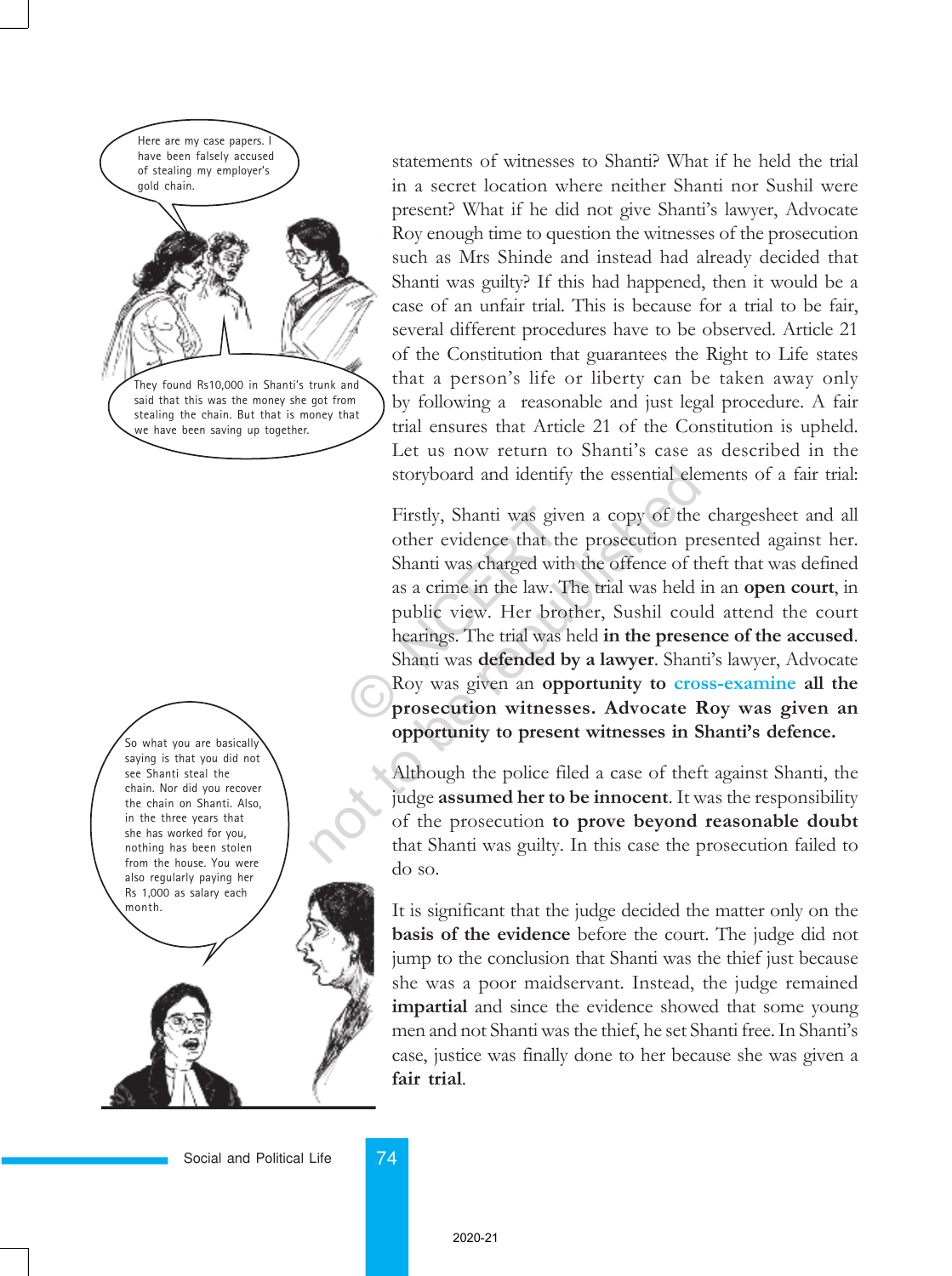The Constitution and the law both state that all of the persons that we have discussed in this chapter should carry out their roles in a proper manner. What this means is that they all need to work to ensure that every citizen, irrespective of their class, caste, gender, religious and ideological backgrounds gets a fair trial when accused. The rule of law which says that everyone is equal before the law would not make much sense if every citizen were not guaranteed a fair trial by the Constitution.

All of the processes, written in bold on page 74, are crucial to a fair trial. Write in your own words what you understand of the following processes based on the above description of Shanti's case.

- a. Open Court:
- b. Basis of Evidence:
- c. Cross-examination of Prosecution Witnesses:

**CONSUMING AND READ PROPERTY.** Discuss in class what might have happened in Shanti's case if the following procedures had not been observed. Ecution Witnesses:<br>
Next a lawyer.<br>
Expansion of the innocent.

- a. If she were not defended by a lawyer.
- b. If the court had not assumed her to be innocent



75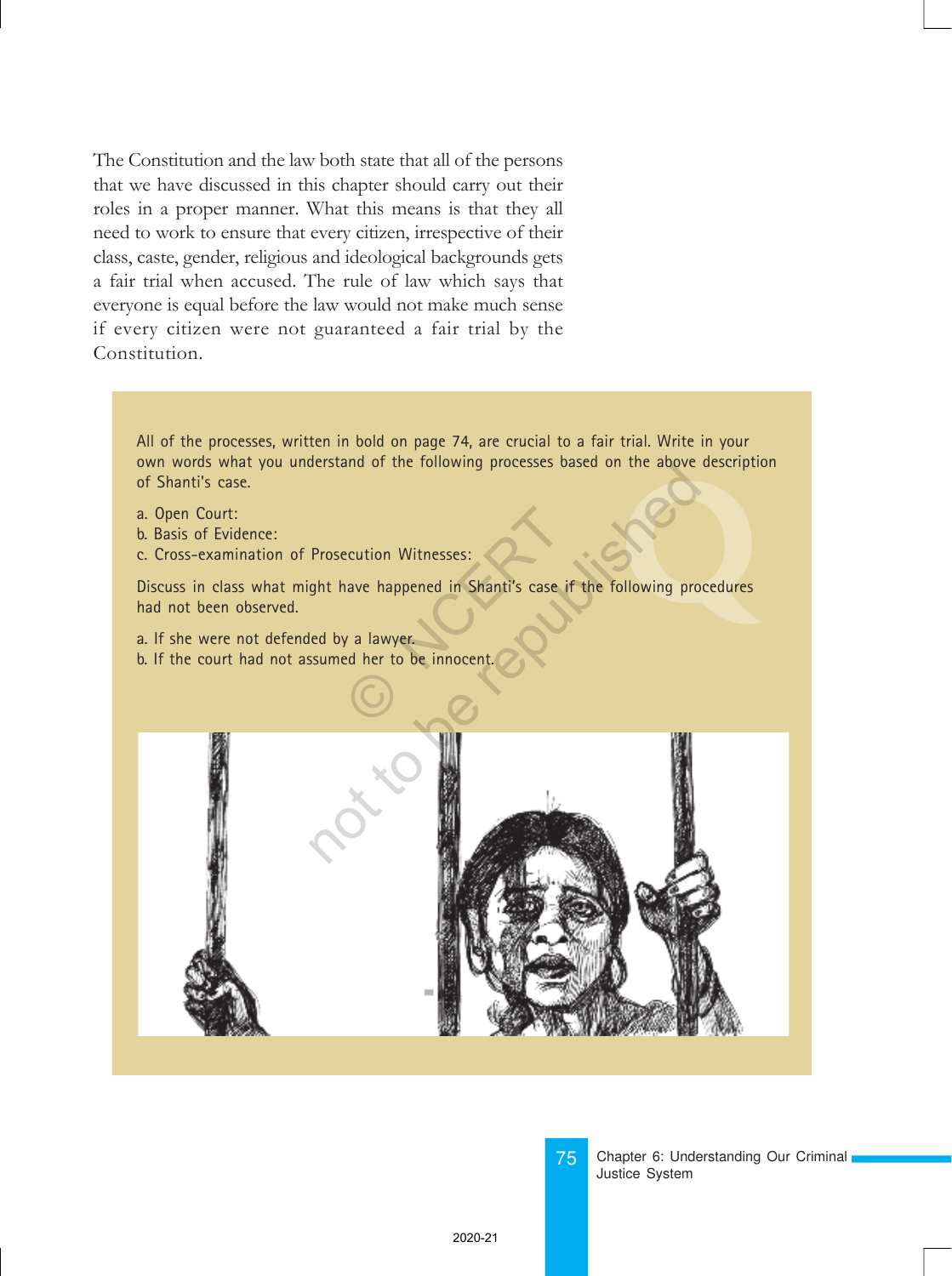## Exercises

In a town called Peace Land, the supporters of the Fiesta football team learn that the supporters of the Jubilee football team in the nearby city about 40 km away have damaged the ground on which the Final between both teams is to be held the following day. A crowd of Fiesta fans armed with deadly weapons attacks the homes of the supporters of the Jubilee football team in the town. In the attack, 10 men are killed, 5 women are gravely hurt, many homes are destroyed and over 50 people injured.

Imagine that you and your classmates are now part of the criminal justice system. First divide the class into the following four groups of persons:

1. Police 2. Public Prosecutor 3. Defence lawyer 4. Judge

| The column on the right provides a list of functions. Match these with the roles that are listed on the<br>left. Have each group pick the functions that it needs to perform to bring justice to those who were<br>affected by the violence of the Fiesta fans. In what order, will these functions be performed? |                                                           |
|-------------------------------------------------------------------------------------------------------------------------------------------------------------------------------------------------------------------------------------------------------------------------------------------------------------------|-----------------------------------------------------------|
| <b>Roles</b>                                                                                                                                                                                                                                                                                                      | <b>Functions</b>                                          |
| Police                                                                                                                                                                                                                                                                                                            | hear the witnesses                                        |
|                                                                                                                                                                                                                                                                                                                   | record the statements of witnesses                        |
| <b>Public Prosecutor</b>                                                                                                                                                                                                                                                                                          | cross examine the witnesses                               |
|                                                                                                                                                                                                                                                                                                                   | take photographs of burnt homes                           |
| Defence Lawyer                                                                                                                                                                                                                                                                                                    | record the evidence                                       |
|                                                                                                                                                                                                                                                                                                                   | arrest the Fiesta fans                                    |
| Judge                                                                                                                                                                                                                                                                                                             | writes the judgment                                       |
|                                                                                                                                                                                                                                                                                                                   | arque the case for the victims                            |
|                                                                                                                                                                                                                                                                                                                   | decide for how many years the accused will be put in jail |
|                                                                                                                                                                                                                                                                                                                   | examine the witnesses in court                            |
|                                                                                                                                                                                                                                                                                                                   | pass the judgment                                         |
|                                                                                                                                                                                                                                                                                                                   | get the assaulted women medically examined                |
|                                                                                                                                                                                                                                                                                                                   | conduct a fair trial                                      |
|                                                                                                                                                                                                                                                                                                                   | meet the accused persons                                  |

Now take the same situation but ask one student who is a supporter of the Fiesta Club to perform all the functions listed above. Do you think the victims would get justice if only one person performed all of the functions of the criminal justice system? Why not?

State two reasons why you believe that different persons need to play different roles as part of the criminal justice system.

Social and Political Life 76